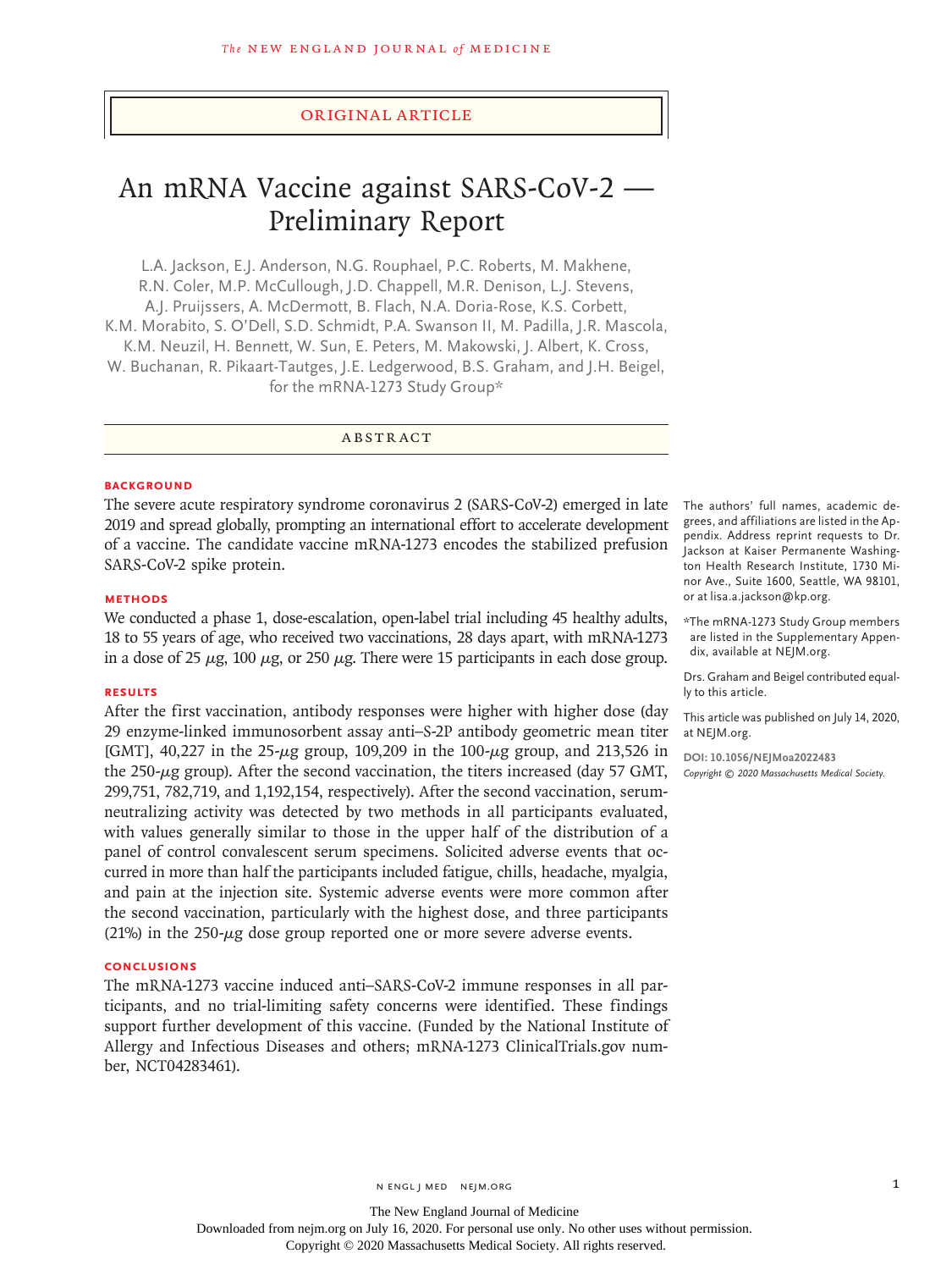HE SEVERE ACUTE RESPIRATORY SYN-<br>drome coronavirus 2 (SARS-CoV-2) emerged<br>in December 2019 and spread globally,<br>causing a pandemic of respiratory illness desigdrome coronavirus 2 (SARS-CoV-2) emerged in December 2019 and spread globally, causing a pandemic of respiratory illness designated coronavirus disease 2019 (Covid-19).<sup>1</sup> The urgent need for vaccines prompted an international response, with more than 120 candidate SARS-CoV-2 vaccines in development within the first 5 months of  $2020$ .<sup>2</sup> The candidate vaccine mRNA-1273 is a lipid nanoparticle–encapsulated, nucleoside-modified messenger RNA (mRNA)– based vaccine that encodes the SARS-CoV-2 spike (S) glycoprotein stabilized in its prefusion conformation. The S glycoprotein mediates host cell attachment and is required for viral entry<sup>3</sup>; it is the primary vaccine target for many candidate SARS-CoV-2 vaccines.<sup>4-7</sup>

We conducted a first-in-human phase 1 clinical trial in healthy adults to evaluate the safety and immunogenicity of mRNA-1273. Here we report interim results of the trial.

#### Methods

## **Trial Design and Participants**

We conducted a phase 1, dose-escalation, openlabel clinical trial designed to determine the safety, reactogenicity, and immunogenicity of mRNA-1273. Eligible participants were healthy adults 18 to 55 years of age who received two injections of trial vaccine 28 days apart at a dose of 25  $\mu$ g, 100  $\mu$ g, or 250  $\mu$ g. On the basis of the results obtained in patients at these dose levels, additional groups were added to the protocol; those results will be reported in a subsequent publication. Participants were not screened for SARS-CoV-2 infection by serology or polymerase chain reaction before enrollment. The trial was conducted at the Kaiser Permanente Washington Health Research Institute in Seattle and at the Emory University School of Medicine in Atlanta. The protocol, available with the full text of this article at NEJM.org, permitted interim analyses to inform decisions regarding vaccine strategy and public health; this interim analysis reports findings through day 57. Full details of the trial design, conduct, oversight, and analyses can be found in the protocol and statistical analysis plan (available at NEJM.org).

The trial was reviewed and approved by the Advarra institutional review board, which functioned as a single board and was overseen by an independent safety monitoring committee. All participants provided written informed consent before enrollment. The trial was conducted under an Investigational New Drug application submitted to the Food and Drug Administration. The vaccine was codeveloped by researchers at the National Institute of Allergy and Infectious Diseases (NIAID, the trial sponsor) and at Moderna (Cambridge, MA). Moderna was involved in discussions of the trial design, provided the vaccine candidate, and, as part of the writing group, contributed to drafting the manuscript. The Emmes Company, as a subcontractor to the NIAID, served as the statistical and data coordinating center, developed the statistical analysis plan, and performed the analyses. The manuscript was written entirely by the authors, with the first author as the overall lead author, the fourth author as the lead NIAID author, and the last two authors as senior authors (details are provided in the Supplementary Appendix, available at NEJM.org). The authors had full access to the data reports, which were prepared from the raw data by the statistical and data coordinating center, and vouch for the completeness and accuracy of the data and for the fidelity of the trial to the protocol.

## **Vaccine**

The mRNA-1273 vaccine candidate, manufactured by Moderna, encodes the S-2P antigen, consisting of the SARS-CoV-2 glycoprotein with a transmembrane anchor and an intact S1–S2 cleavage site. S-2P is stabilized in its prefusion conformation by two consecutive proline substitutions at amino acid positions 986 and 987, at the top of the central helix in the S2 subunit.<sup>8</sup> The lipid nanoparticle capsule composed of four lipids was formulated in a fixed ratio of mRNA and lipid. The mRNA-1273 vaccine was provided as a sterile liquid for injection at a concentration of 0.5 mg per milliliter. Normal saline was used as a diluent to prepare the doses administered.

## **Trial Procedures**

The vaccine was administered as a 0.5-ml injection in the deltoid muscle on days 1 and 29; follow-up visits were scheduled for 7 and 14 days after each vaccination and on days 57, 119, 209, and 394. The dose-escalation plan specified enrollment of four sentinel participants in the  $25-\mu g$ group, followed by four sentinel participants in the 100-μg group, followed by full enrollment of

Downloaded from nejm.org on July 16, 2020. For personal use only. No other uses without permission.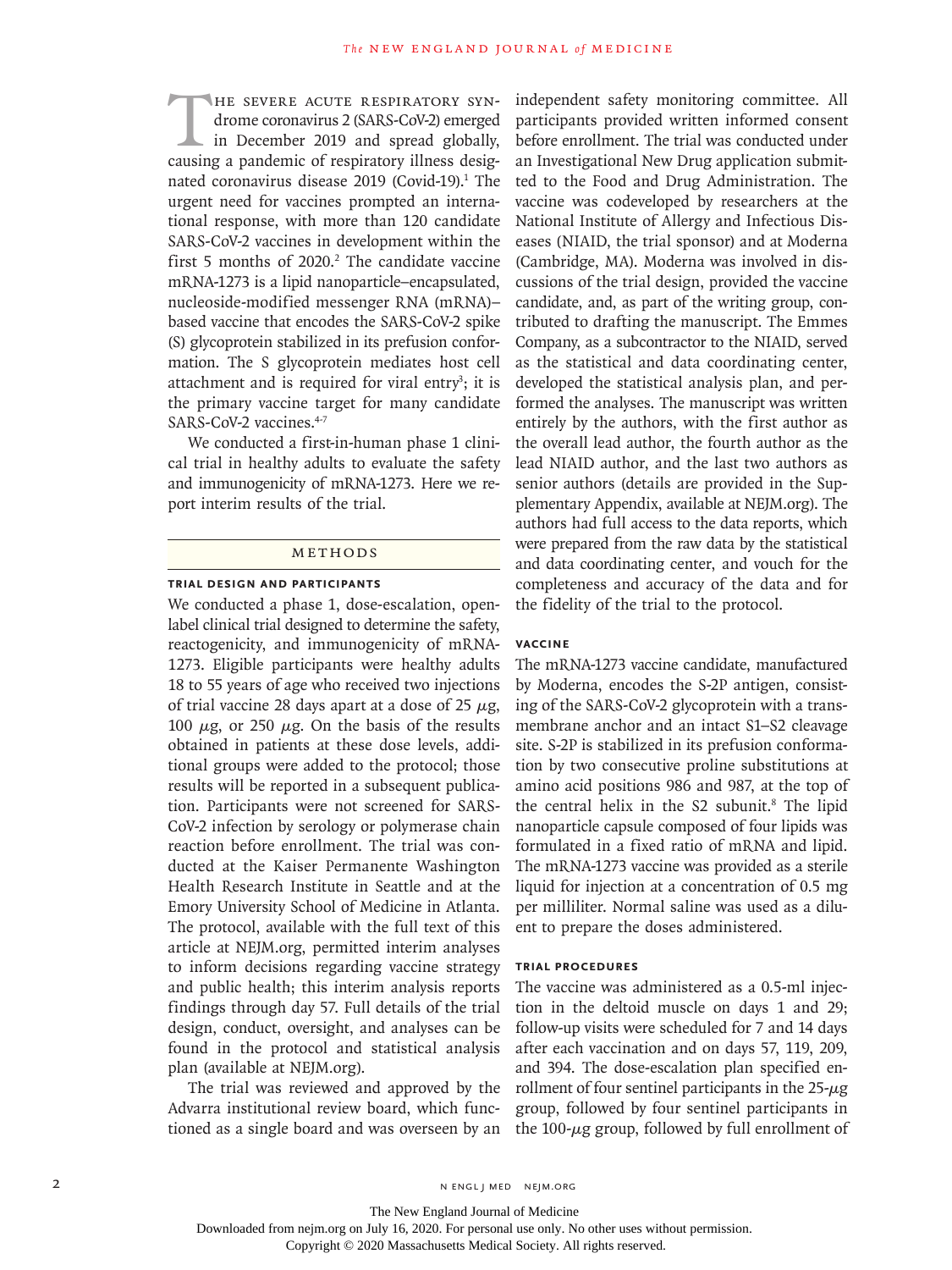those two dose groups. If no halting rules were met after all participants in those two dose groups completed day 8, four sentinel participants in the  $250 - \mu$ g group were enrolled, followed by the remainder of that dose group.

Participants recorded local and systemic reactions, using a memory aid, for 7 days after each vaccination. Participants were not instructed to routinely use acetaminophen or other analgesics or antipyretics before or after the vaccinations but were asked to record any new medications taken. Adverse events were graded according to a standard toxicity grading scale (Table S1 in the Supplementary Appendix).9

## **Assessment of SARS-CoV-2 Binding Antibody and Neutralizing Responses**

Binding antibody responses against S-2P and the isolated receptor-binding domain, located in the S1 subunit, were assessed by enzyme-linked immunosorbent assay (ELISA). Vaccine-induced neutralizing activity was assessed by a pseudotyped lentivirus reporter single-round-of-infection neutralization assay (PsVNA) and by live wild-type SARS-CoV-2 plaque-reduction neutralization testing (PRNT) assay. ELISA and PsVNA were performed on specimens collected from all participants on days 1, 15, 29, 36, 43, and 57. Because of the time-intensive nature of the PRNT assay, for this report of the interim analysis, results were available only for the day 1 and day 43 time points in the  $25-\mu g$  and  $100-\mu g$  dose groups.

For comparison of the participants' immune responses with those induced by SARS-CoV-2 infection, 41 convalescent serum specimens were also tested. The assays were performed at the NIAID Vaccine Research Center (ELISA and PsVNA) and the Vanderbilt University Medical Center (PRNT).

#### **Assessment of SARS-CoV-2 T-Cell Responses**

T-cell responses against the spike protein were assessed by an intracellular cytokine–staining assay, performed on specimens collected at days 1, 29, and 43. For this report of the interim analysis, results were available only for the  $25-\mu g$ and  $100$ - $\mu$ g dose groups. These assays were performed at the NIAID Vaccine Research Center. (See the Supplementary Appendix for details of all assay methods and for characteristics of the convalescent serum specimens.)

## **Statistical Analysis**

Results of immunogenicity testing of the 45 enrolled participants excluded findings for day 36, day 43, and day 57 for 3 participants who did not receive the second vaccination and for time points at which specimens were not collected (in the 100- $μ$ g group: 1 participant at day 43 and day 57; in the  $250-\mu g$  group: 1 participant at day 29 and 1 at day 57). Confidence intervals of the geometric means were calculated with the Student's t distribution on log-transformed data. Seroconversion as measured by ELISA was defined as an increase by a factor of 4 or more in antibody titer over baseline.

#### **RESULTS**

## **Trial Population**

The 45 enrolled participants received their first vaccination between March 16 and April 14, 2020 (Fig. S1). Three participants did not receive the second vaccination, including one in the  $25-\mu g$ group who had urticaria on both legs, with onset 5 days after the first vaccination, and two (one in the 25- $\mu$ g group and one in the 250- $\mu$ g group) who missed the second vaccination window owing to isolation for suspected Covid-19 while the test results, ultimately negative, were pending. All continued to attend scheduled trial visits. The demographic characteristics of participants at enrollment are provided in Table 1.

#### **Vaccine Safety**

No serious adverse events were noted, and no prespecified trial halting rules were met. As noted above, one participant in the  $25-\mu$ g group was withdrawn because of an unsolicited adverse event, transient urticaria, judged to be related to the first vaccination.

After the first vaccination, solicited systemic adverse events were reported by 5 participants (33%) in the 25- $\mu$ g group, 10 (67%) in the 100- $\mu$ g group, and 8 (53%) in the  $250 - \mu$ g group; all were mild or moderate in severity (Fig. 1 and Table S2). Solicited systemic adverse events were more common after the second vaccination and occurred in 7 of 13 participants (54%) in the  $25-\mu g$  group, all 15 in the 100- $\mu$ g group, and all 14 in the 250- $\mu$ g group, with 3 of those participants (21%) reporting one or more severe events.

None of the participants had fever after the

The New England Journal of Medicine

Downloaded from nejm.org on July 16, 2020. For personal use only. No other uses without permission.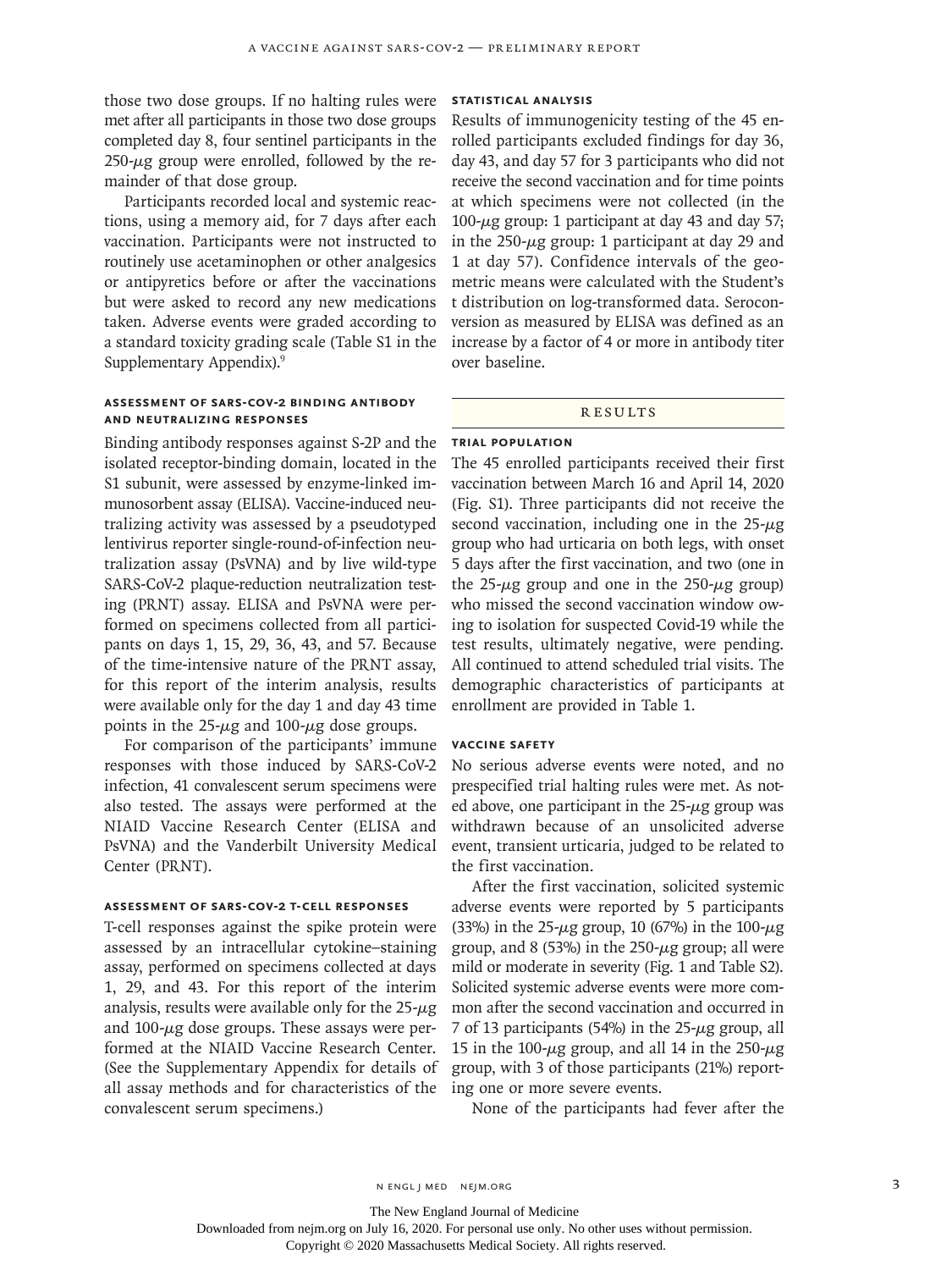| Table 1. Characteristics of the Participants in the mRNA-1273 Trial at Enrollment.* |                                |                                 |                                 |                     |
|-------------------------------------------------------------------------------------|--------------------------------|---------------------------------|---------------------------------|---------------------|
| Characteristic                                                                      | $25 - \mu g$ Group<br>$(N=15)$ | $100 - \mu g$ Group<br>$(N=15)$ | $250 - \mu g$ Group<br>$(N=15)$ | Overall<br>$(N=45)$ |
| $Sex - no. (%)$                                                                     |                                |                                 |                                 |                     |
| Male                                                                                | 9(60)                          | 7(47)                           | 6(40)                           | 22 (49)             |
| Female                                                                              | 6(40)                          | 8(53)                           | 9(60)                           | 23(51)              |
| $Age - yr$                                                                          | $36.7 \pm 7.9$                 | $31.3 + 8.7$                    | $31.0 + 8.0$                    | $33.0 + 8.5$        |
| Race or ethnic group – no. $(\%) \uparrow$                                          |                                |                                 |                                 |                     |
| American Indian or Alaska Native                                                    | $\Omega$                       | 1(7)                            | $\Omega$                        | 1(2)                |
| Asian                                                                               | $\Omega$                       | $\Omega$                        | 1(7)                            | 1(2)                |
| <b>Black</b>                                                                        | $\Omega$                       | 2(13)                           | 0                               | 2(4)                |
| White                                                                               | 15 (100)                       | 11(73)                          | 14(93)                          | 40 (89)             |
| Unknown                                                                             | $\mathbf{0}$                   | 1(7)                            | 0                               | 1(2)                |
| Hispanic or Latino - no. (%)                                                        | 1(7)                           | 3(20)                           | $2(13)$ $\pm$                   | 6(13)               |
| Body-mass index                                                                     | $24.6 + 3.4$                   | $26.7 + 2.6$                    | $24.7 + 3.1$                    | $25.3 \pm 3.2$      |

\* Plus–minus values are means ±SD.

† Race or ethnic group was reported by the participants.

One participant did not report ethnic group.

The body-mass index is the weight in kilograms divided by the square of the height in meters. This calculation was based on the weight and height measured at the time of screening.

first vaccination. After the second vaccination, no participants in the  $25-\mu g$  group, 6 (40%) in the 100-μg group, and 8 (57%) in the 250-μg group reported fever; one of the events (maximum temperature, 39.6°C) in the 250- $\mu$ g group was graded severe. (Additional details regarding adverse events for that participant are provided in the Supplementary Appendix.)

Local adverse events, when present, were nearly all mild or moderate, and pain at the injection site was common. Across both vaccinations, solicited systemic and local adverse events that occurred in more than half the participants included fatigue, chills, headache, myalgia, and pain at the injection site. Evaluation of safety clinical laboratory values of grade 2 or higher and unsolicited adverse events revealed no patterns of concern (Supplementary Appendix and Table S3).

# **SARS-CoV-2 Binding Antibody Responses**

Binding antibody IgG geometric mean titers (GMTs) to S-2P increased rapidly after the first vaccination, with seroconversion in all participants by day 15 (Table 2 and Fig. 2A). Dose-dependent responses to the first and second vaccinations were evident. Receptor-binding domain–specific antibody responses were similar in pattern and magnitude (Fig. 2B). For both assays, the median magnitude of antibody responses after the first vaccination in the 100- $\mu$ g and 250- $\mu$ g dose groups was similar to the median magnitude in convalescent serum specimens, and in all dose groups the median magnitude after the second vaccination was in the upper quartile of values in the convalescent serum specimens. The S-2P ELISA GMTs at day 57 (299,751 [95% confidence interval {CI}, 206,071 to 436,020] in the  $25-\mu g$ group, 782,719 [95% CI, 619,310 to 989,244] in the 100-μg group, and 1,192,154 [95% CI, 924,878 to 1,536,669] in the 250-μg group) exceeded that in the convalescent serum specimens (142,140 [95% CI, 81,543 to 247,768]).

## **SARS-CoV-2 Neutralization Responses**

No participant had detectable PsVNA responses before vaccination. After the first vaccination, PsVNA responses were detected in less than half the participants, and a dose effect was seen (50% inhibitory dilution  $[ID_{50}]$ : Fig. 2C, Fig. S8, and Table 2; 80% inhibitory dilution  $[ID_{\infty}]$ : Fig. S2 and Table S6). However, after the second vaccination, PsVNA responses were identified in serum samples from all participants. The lowest responses were in the  $25-\mu g$  dose group, with a geometric mean ID<sub>50</sub> of 112.3 (95% CI, 71.2 to 177.1) at day 43; the higher responses in the

4 n engl j med nejm.org nejm.org neighborhood in the negative media in the negative media in the negative media in the negative media in the negative media in the negative media in the negative media in the negative media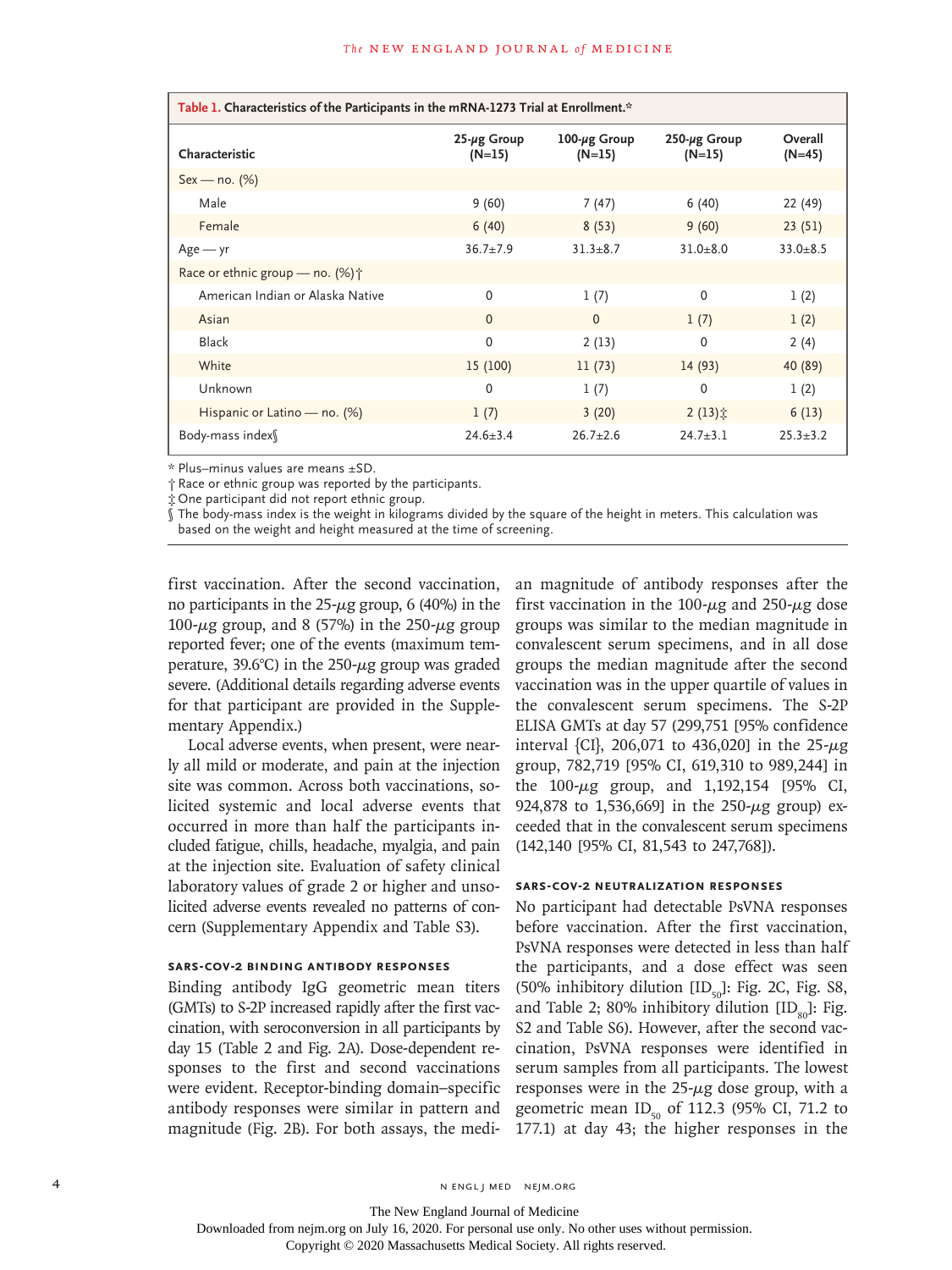

 $100 - \mu$ g and  $250 - \mu$ g groups were similar in magnitude (geometric mean  $ID_{50}$ , 343.8 [95% CI, 261.2 to 452.7] and 332.2 [95% CI, 266.3 to 414.5], respectively, at day 43). These responses were similar to values in the upper half of the distribution of values for convalescent serum specimens.

serum concentration tested (1:8 dilution) in the PRNT assay. At day 43, wild-type virus–neutralizing activity capable of reducing SARS-CoV-2 infectivity by 80% or more ( $\text{PRNT}_{\text{so}}$ ) was detected in all participants, with geometric mean  $\text{PRNT}_{\text{so}}$ responses of 339.7 (95% CI, 184.0 to 627.1) in the 25-μg group and 654.3 (95% CI, 460.1 to 930.5) in the  $100$ - $\mu$ g group (Fig. 2D). Neutralizing

Before vaccination, no participant had detectable 80% live-virus neutralization at the highest

The New England Journal of Medicine Downloaded from nejm.org on July 16, 2020. For personal use only. No other uses without permission.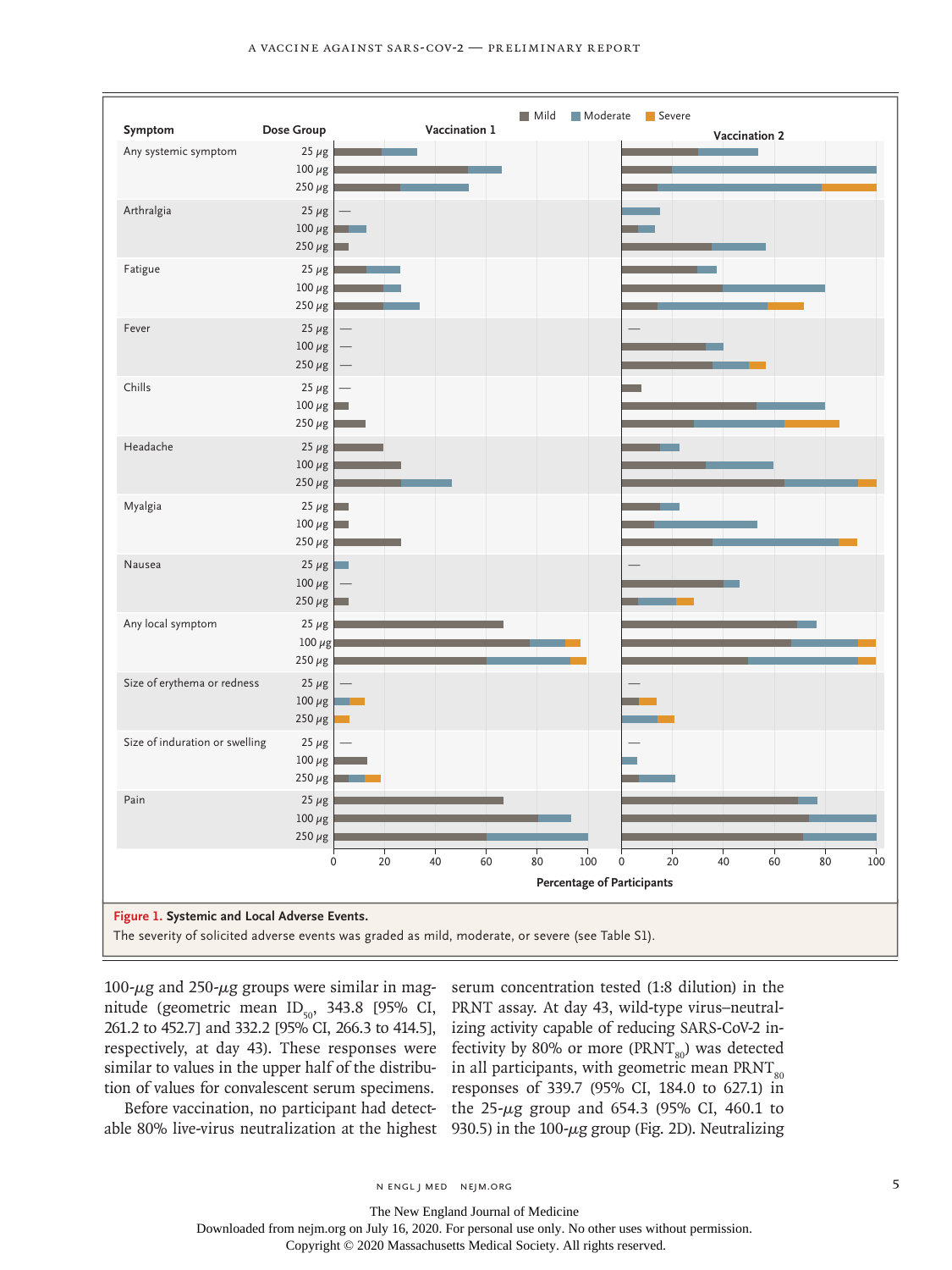| Table 2. Geometric Mean Humoral Immunogenicity Assay Responses to mRNA-1273 in Participants and in Convalescent Serum Specimens.* |                 |                                  |                 |                                  |                 |                                    |     |                               |
|-----------------------------------------------------------------------------------------------------------------------------------|-----------------|----------------------------------|-----------------|----------------------------------|-----------------|------------------------------------|-----|-------------------------------|
| <b>Time Point</b>                                                                                                                 |                 | 25-µg Group                      |                 | 100-µg Group                     |                 | 250-µg Group                       |     | Convalescent Serum            |
|                                                                                                                                   | no.             | GMT (95% CI)                     | пo.             | GMT (95% CI)                     | no.             | GMT (95% CI)                       | no. | GMT (95% CI)                  |
| ELISA anti-S-2P                                                                                                                   |                 |                                  |                 |                                  |                 |                                    | 38  | $142,140$<br>(81,543-247,768) |
| Day 1                                                                                                                             | $\overline{15}$ | $116$<br>(72–187)                | $\overline{15}$ | $131$<br>(65-266)                | $\overline{15}$ | $178$<br>(81-392)                  |     |                               |
| Day 15 <sup>+</sup>                                                                                                               | 15              | $32,261$<br>(18,723-55,587)      | $\overline{15}$ | $86,291$<br>(56,403–132,016)     | $\overline{15}$ | 163,449<br>(102,155–261,520)       |     |                               |
| Day $29$                                                                                                                          | $\overline{15}$ | $40,227$<br>(29,094-55,621)      | $\overline{1}$  | 109,209<br>(79,050–150,874)      | $\overline{1}$  | 213,526<br>(128,832–353,896)       |     |                               |
| Day 36                                                                                                                            | 13              | 391,018<br>(267,402–571,780)     | $\overline{15}$ | 781,399<br>(606,247–1,007,156)   | $\overline{1}$  | 1,261,975<br>(973,972–1,635,140)   |     |                               |
| Day 43                                                                                                                            | $\overline{13}$ | $379,764$<br>(281,597–512,152)   | $\overline{1}$  | $811,119$<br>(656,336-1,002,404) | $\overline{1}$  | 994,629<br>(806,189–1,227,115)     |     |                               |
| Day 57                                                                                                                            | 13              | 299,751<br>(206,071–436,020)     | $\overline{14}$ | 782,719<br>(619,310–989,244)     | 13              | 1,192,154<br>(924,878–1,536,669)   |     |                               |
| ELISA anti-receptor-binding<br>domain                                                                                             |                 |                                  |                 |                                  |                 |                                    | 38  | $37,857$<br>(19,528–73,391)   |
| Day 1                                                                                                                             | $\overline{15}$ | $\frac{55}{(44-70)}$             | $\overline{15}$ | $166$<br>(82-337)                | 15              | 576<br>(349–949)                   |     |                               |
| Day 15 <sup>+</sup>                                                                                                               | $\overline{15}$ | 6567<br>(3651–11,812)            | $\overline{15}$ | $34,073$<br>(21,688-53,531)      | $\overline{15}$ | $87,480$<br>(51,868-147,544)       |     |                               |
| Day 29                                                                                                                            | $\overline{15}$ | 18,149<br>(11,091–29699)         | 15              | $93,231$<br>(59,895-145,123)     | $\overline{14}$ | $\frac{120,088}{(71,013-203,077)}$ |     |                               |
| Day 36                                                                                                                            | $\overline{13}$ | 208,652<br>(142,803–304,864)     | $\overline{15}$ | 499,539<br>(400,950–622,369)     | $\overline{1}$  | 720,907<br>(591,860–878,090)       |     |                               |
| Day $43$                                                                                                                          | $\overline{13}$ | 233,264<br>(164,756–330,259)     | $\overline{1}$  | 558,905<br>(462,907–674,810)     | 14              | 644,395<br>(495,808–837,510)       |     |                               |
| Day 57                                                                                                                            | $\overline{13}$ | $183,652$<br>$(122,763-274,741)$ | $\overline{1}$  | 371,271<br>(266,721–516,804)     | $\overline{13}$ | 582,259<br>(404,019–839,134)       |     |                               |

6 N ENGL J MED NEJM.ORG

The New England Journal of Medicine

Downloaded from nejm.org on July 16, 2020. For personal use only. No other uses without permission.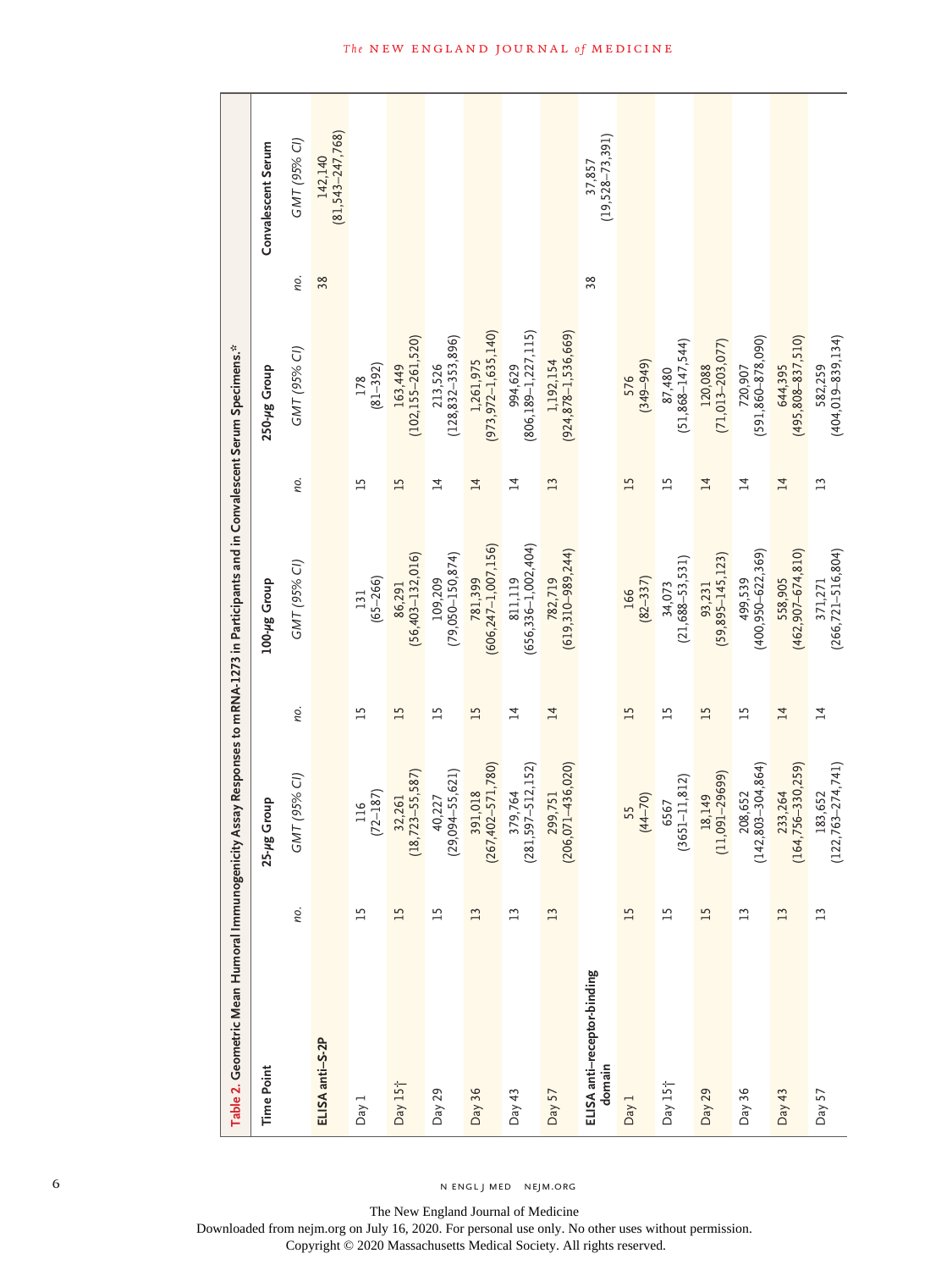|                                                                                                                                                                                                                                                                                                                                                                                                                                                                                                                                                                                                                                                                                                                | GMR (95% CI)              |                 | GMR (95% CI)               |                 | GMR (95% CI)               |    | GMR (95% CI)               |
|----------------------------------------------------------------------------------------------------------------------------------------------------------------------------------------------------------------------------------------------------------------------------------------------------------------------------------------------------------------------------------------------------------------------------------------------------------------------------------------------------------------------------------------------------------------------------------------------------------------------------------------------------------------------------------------------------------------|---------------------------|-----------------|----------------------------|-----------------|----------------------------|----|----------------------------|
| PsVNA ID <sub>50</sub> #                                                                                                                                                                                                                                                                                                                                                                                                                                                                                                                                                                                                                                                                                       |                           |                 |                            |                 |                            | 38 | $(59.6 - 199.9)$<br>109.2  |
| 15<br>Day 1                                                                                                                                                                                                                                                                                                                                                                                                                                                                                                                                                                                                                                                                                                    | $\overline{a}$            | 15              | $\overline{a}$             | 15              | $\overline{10}$            |    |                            |
| $^{15}$<br>Day $15+$                                                                                                                                                                                                                                                                                                                                                                                                                                                                                                                                                                                                                                                                                           | $(9.8 - 21.4)$<br>14.5    | $\overline{15}$ | $(13.3 - 42.3)$<br>23.7    | $\overline{15}$ | $(14.1 - 48.3)$<br>26.1    |    |                            |
| 15<br>Day 29                                                                                                                                                                                                                                                                                                                                                                                                                                                                                                                                                                                                                                                                                                   | $(9.7 - 14.1)$<br>11.7    | $\overline{15}$ | $18.2$<br>(12.1-27.4)      | $\overline{14}$ | $20.7$<br>(13.3–32.2)      |    |                            |
| $\overline{13}$<br>Day $36$                                                                                                                                                                                                                                                                                                                                                                                                                                                                                                                                                                                                                                                                                    | $(69.8 - 160.4)$<br>105.8 | $\overline{1}$  | $(182.0 - 361.1)$<br>256.3 | 14              | $(308.6 - 452.2)$<br>373.5 |    |                            |
| 13<br>Day $43$                                                                                                                                                                                                                                                                                                                                                                                                                                                                                                                                                                                                                                                                                                 | $(71.2 - 177.1)$<br>112.3 | $\overline{1}$  | $(261.2 - 452.7)$<br>343.8 | $\overline{14}$ | $(266.3 - 414.5)$<br>332.2 |    |                            |
| $\overline{13}$<br>Day 57                                                                                                                                                                                                                                                                                                                                                                                                                                                                                                                                                                                                                                                                                      | $(51.0 - 127.6)$<br>80.7  | $\overline{4}$  | $(163.2 - 329.3)$<br>231.8 | $\overline{1}$  | $(221.0 - 330.3)$<br>270.2 |    |                            |
| Live virus PRNT <sub>80</sub>                                                                                                                                                                                                                                                                                                                                                                                                                                                                                                                                                                                                                                                                                  |                           |                 |                            |                 |                            |    | $(15.1 - 1663.0)$<br>158.3 |
| $\overline{15}$<br>Day $1\sqrt$                                                                                                                                                                                                                                                                                                                                                                                                                                                                                                                                                                                                                                                                                |                           | $\overline{1}$  | 4                          |                 | $\frac{4}{2}$              |    |                            |
| 13<br>Day $43$                                                                                                                                                                                                                                                                                                                                                                                                                                                                                                                                                                                                                                                                                                 | $184.0 - 627.1$<br>339.7  | $\overline{14}$ | $(460.1 - 930.5)$<br>654.3 |                 | $\frac{4}{2}$              |    |                            |
| * ELISA denotes enzyme-linked immunosorbent assay, GMT geometric mean titer, GMR geometric mean response, ID <sub>so</sub> 50% inhibitory dilution, NA not available, PRNT <sub>80</sub> plaque-reduc-<br>tion neutralization testing assay that shows reduction in SARS-CoV-2 infectivity by 80% or more, and PsVNA pseudotyped lentivirus reporter neutralization assay.<br>All day 1 specimens exhibited less than 80% inhibitory activity at the lowest dilution tested (1.8) and were assigned a titer of 4.<br>: Samples that did not neutralize at the 50% level are expressed as less than 20 and plotted at half that dilution (i.e., 10).<br>t Seroconversion occurred in all participants at day 15 |                           |                 |                            |                 |                            |    |                            |

n engl j med nejm.org

The New England Journal of Medicine

Downloaded from nejm.org on July 16, 2020. For personal use only. No other uses without permission.

7

Copyright © 2020 Massachusetts Medical Society. All rights reserved.

A Vaccine against SARS-CoV-2 — Preliminary Report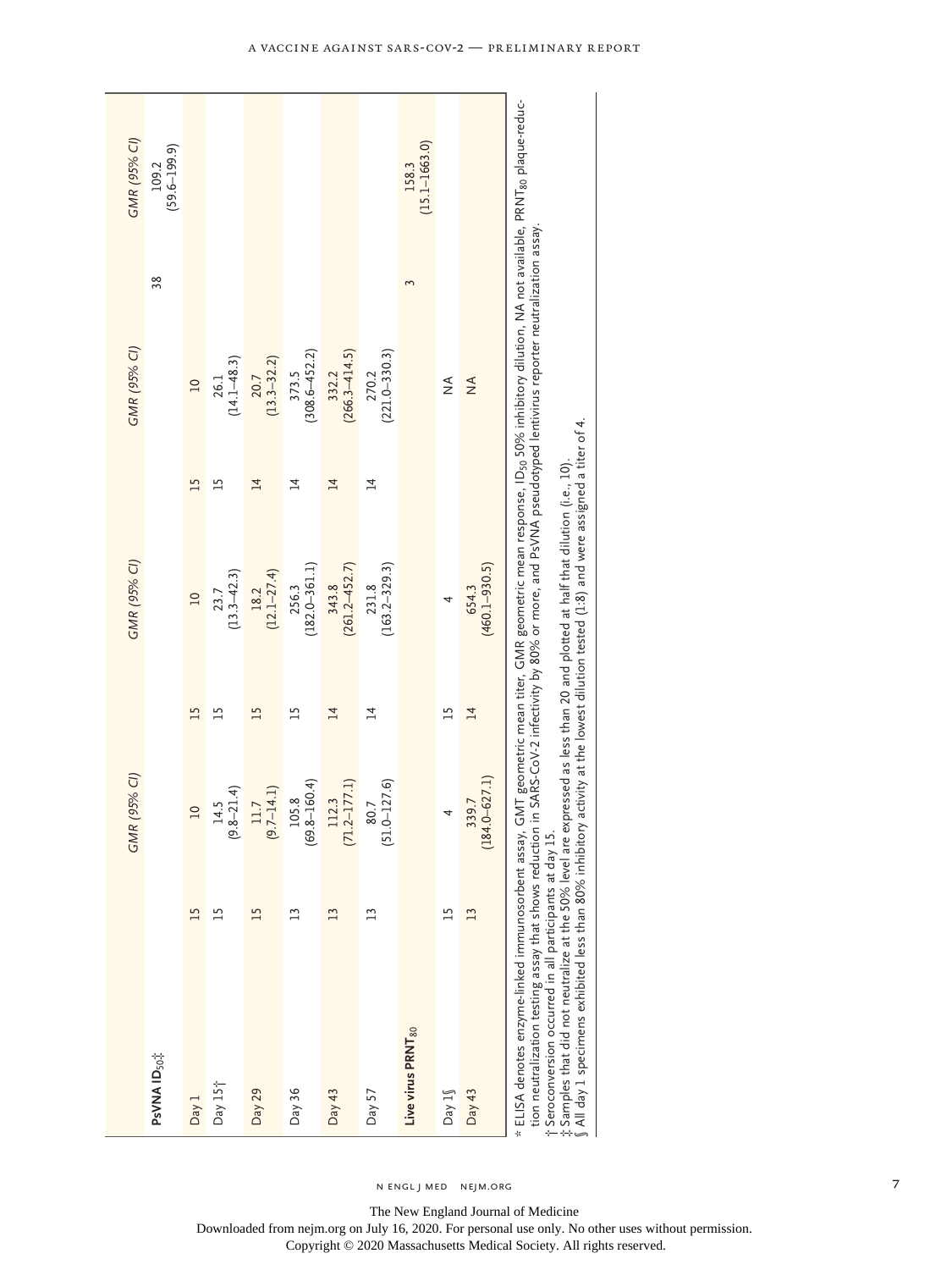

The New England Journal of Medicine Downloaded from nejm.org on July 16, 2020. For personal use only. No other uses without permission. Copyright © 2020 Massachusetts Medical Society. All rights reserved.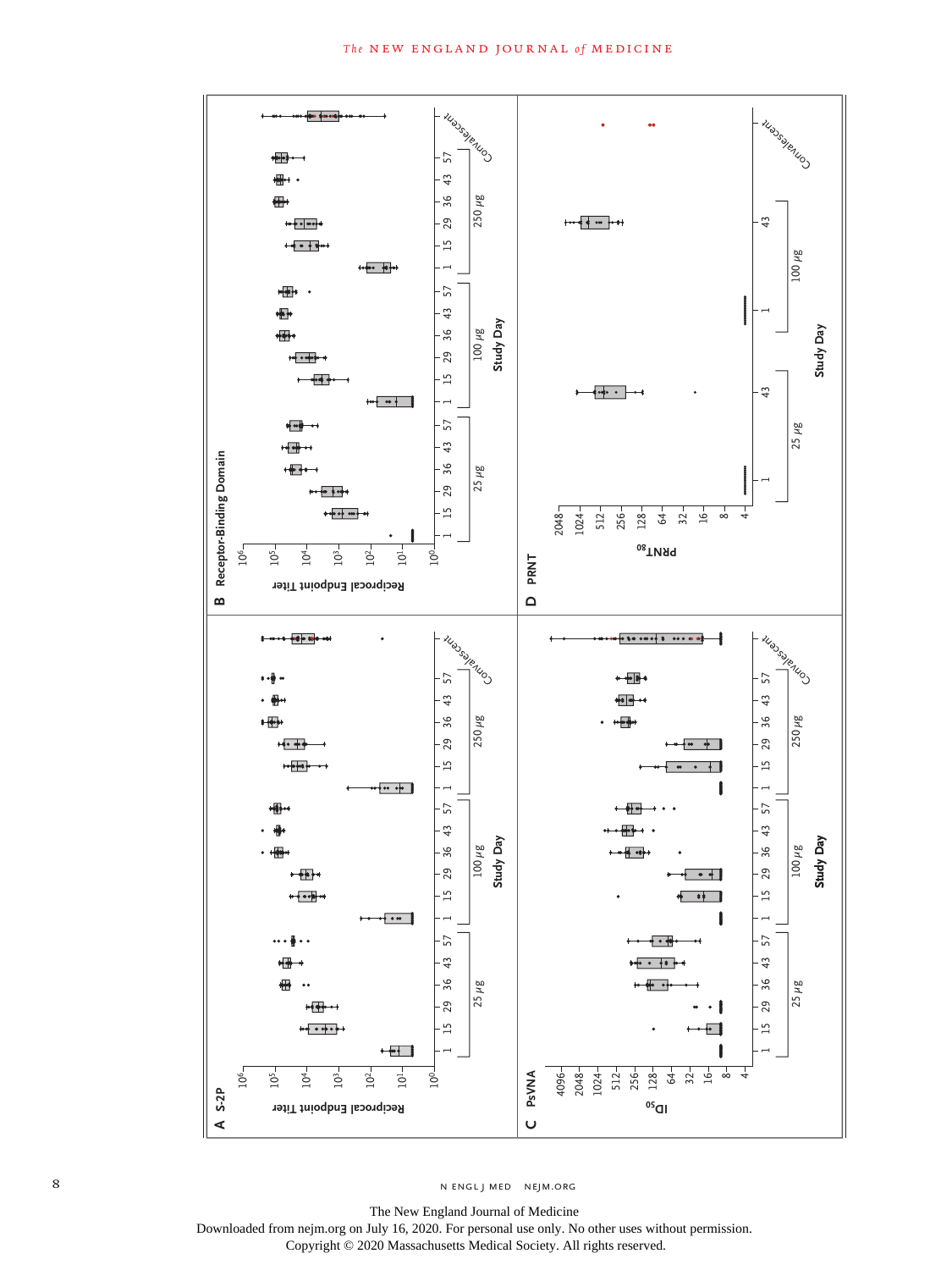## **Figure 2 (facing page). SARS-CoV-2 Antibody and Neutralization Responses.**

Shown are geometric mean reciprocal end-point enzyme-linked immunosorbent assay (ELISA) IgG titers to S-2P (Panel A) and receptor-binding domain (Panel B), PsVNA ID<sub>50</sub> responses (Panel C), and live virus PRNT<sub>80</sub> responses (Panel D). In Panel A and Panel B, boxes and horizontal bars denote interquartile range (IQR) and median area under the curve (AUC), respectively. Whisker endpoints are equal to the maximum and minimum values below or above the median ±1.5 times the IQR. The convalescent serum panel includes specimens from 41 participants; red dots indicate the 3 specimens that were also tested in the PRNT assay. The other 38 specimens were used to calculate summary statistics for the box plot in the convalescent serum panel. In Panel C, boxes and horizontal bars denote IQR and median ID<sub>50</sub>, respectively. Whisker end points are equal to the maximum and minimum values below or above the median  $\pm 1.5$  times the IQR. In the convalescent serum panel, red dots indicate the 3 specimens that were also tested in the PRNT assay. The other 38 specimens were used to calculate summary statistics for the box plot in the convalescent panel. In Panel D, boxes and horizontal bars denote IQR and median PRNT<sub>80</sub>, respectively. Whisker end points are equal to the maximum and minimum values below or above the median  $\pm 1.5$  times the IQR. The three convalescent serum specimens were also tested in ELISA and PsVNA assays. Because of the time-intensive nature of the PRNT assay, for this preliminary report, PRNT results were available only for the  $25-\mu g$  and 100-μg dose groups.

 $PRNT<sub>oo</sub>$  average responses were generally at or above the values of the three convalescent serum specimens tested in this assay. Good agreement was noted within and between the values from binding assays for S-2P and receptor-binding domain and neutralizing activity measured by PsVNA and PRNT (Figs. S3 through S7), which provides orthogonal support for each assay in characterizing the humoral response induced by mRNA-1273.

## **SARS-CoV-2 T-Cell Responses**

The  $25-\mu$ g and  $100-\mu$ g doses elicited CD4 T-cell responses (Figs. S9 and S10) that on stimulation by S-specific peptide pools were strongly biased toward expression of Th1 cytokines (tumor necrosis factor  $\alpha$  > interleukin 2 > interferon  $\gamma$ ), with minimal type 2 helper T-cell (Th2) cytokine expression (interleukin 4 and interleukin 13). CD8 T-cell responses to S-2P were detected at low levels after the second vaccination in the  $100-\mu$ g dose group (Fig. S11).

## Discussion

We report interim findings from this phase 1 clinical trial of the mRNA-1273 SARS-CoV-2 vaccine encoding a stabilized prefusion spike trimer, S-2P. Experience with the mRNA platform for other candidate vaccines and rapid manufacturing allowed the deployment of a first-in-human clinical vaccine candidate in record time. Product development processes that normally require years<sup>10</sup> were finished in about 2 months. Vaccine development was initiated after the SARS-CoV-2 genome was posted on January 10, 2020; manufacture and delivery of clinical trials material was completed within 45 days, and the first trial participants were vaccinated on March 16, 2020, just 66 days after the genomic sequence of the virus was posted. The accelerated timeline generated key interim data necessary to launch advanced large-scale clinical trials within 6 months after initial awareness of a new pandemic threat.

The two-dose vaccine series was generally without serious toxicity; systemic adverse events after the first vaccination, when reported, were all graded mild or moderate. Greater reactogenicity followed the second vaccination, particularly in the  $250 - \mu g$  group. Across the three dose groups, local injection-site reactions were primarily mild. This descriptive safety profile is similar to that described in a report of two trials of avian influenza mRNA vaccines (influenza A/H10N8 and influenza A/H7N9) that were manufactured by Moderna with the use of an earlier lipid nanoparticle capsule formulation $11$  and is consistent with an interim report of a phase 1–2 evaluation of a Covid-19 mRNA vaccine encoding the S receptor-binding domain.<sup>6</sup> Those studies showed that solicited systemic adverse events tended to be more frequent and more severe with higher doses and after the second vaccination.

The mRNA-1273 vaccine was immunogenic, inducing robust binding antibody responses to both full-length S-2P and receptor-binding domain in all participants after the first vaccination in a time- and dose-dependent fashion. Commensurately high neutralizing antibody responses were also elicited in a dose-dependent fashion. Seroconversion was rapid for binding antibodies, occurring within 2 weeks after the first vaccination, but pseudovirus neutralizing activity was low before the second vaccination, which supports the need for a two-dose vaccination schedule. It

The New England Journal of Medicine

Downloaded from nejm.org on July 16, 2020. For personal use only. No other uses without permission.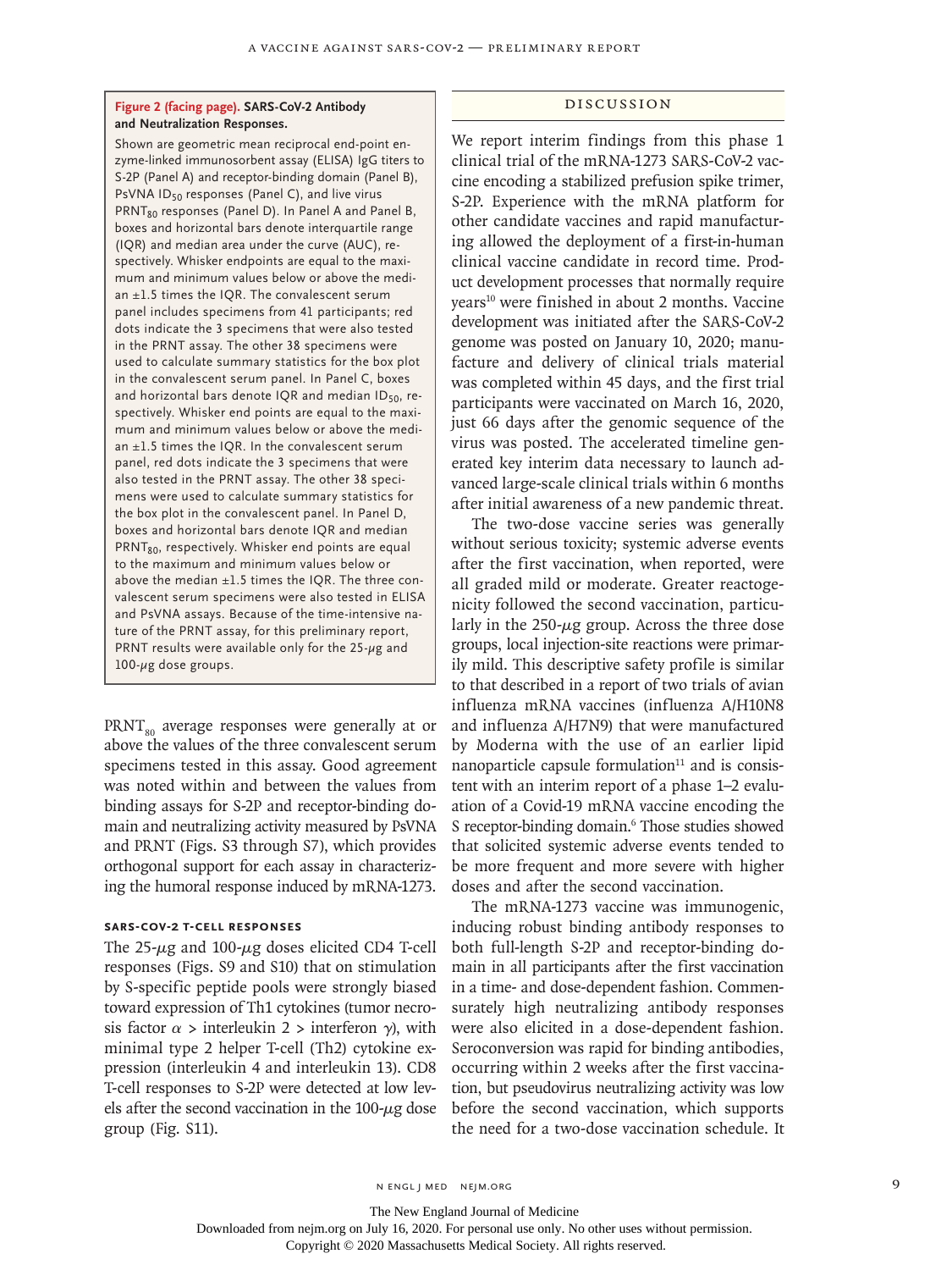is important to note that both binding and neutralizing antibody titers induced by the two-dose schedule were similar to those found in convalescent serum specimens. However, interpretation of the significance of those comparisons must account for the variability in Covid-19 convalescent antibody titers according to factors such as patient age, disease severity, and time since disease onset and for the number of samples in the panel.<sup>12,13</sup>

Though correlates of protection from SARS-CoV-2 infection have not yet been determined, measurement of serum neutralizing activity has been shown to be a mechanistic correlate of protection for other respiratory viruses, such as influenza<sup>14</sup> and respiratory syncytial virus,<sup>15</sup> and is generally accepted as a functional biomarker of the in vivo humoral response.16 In rhesus macaques given DNA vaccine candidates expressing different forms of the SARS-CoV-2 spike protein, post-vaccination neutralizing antibody titers were correlated with protection against SARS-CoV-2 challenge.17 Humoral and cell-mediated immune responses have been associated with vaccineinduced protection against challenge<sup>18</sup> or subsequent rechallenge after SARS-CoV-2 infection in a rhesus macaque model.<sup>19</sup> We found strong correlations between the binding and neutralization assays and between the live virus and pseudovirus neutralization assays. The latter finding suggests that the pseudovirus neutralization assay, performed under biosafety level 2 containment, may, when validated, serve as a relevant surrogate for live virus neutralization, which requires biosafety level 3 containment. In humans, phase 3 efficacy trials will allow assessment of the correlation of vaccine-induced immune responses with clinical protection.

In this interim report of follow-up of participants through day 57, we were not able to assess the durability of the immune responses; however, participants will be followed for 1 year after the second vaccination with scheduled blood collections throughout that period to characterize the humoral and cellular immunologic responses. This longitudinal assessment is relevant given that natural history studies suggest that SARS-CoV and MERS-CoV (Middle East respiratory syndrome coronavirus) infections, particularly mild illnesses, may not generate long-lived antibody responses.<sup>20-22</sup>

The rapid and robust immunogenicity profile

of the mRNA-1273 vaccine most likely results from an innovative structure-based vaccine antigen design,<sup>23</sup> coupled with a potent lipid-nanoparticle delivery system, and the use of modified nucleotides that avoid early intracellular activation of interferon-associated genes. These features of the mRNA composition and formulation have been associated with prolonged protein expression, induction of antigen-specific T-follicular helper cells, and activation of germinal center B cells.<sup>24</sup> Stabilizing coronavirus spike proteins by substituting two prolines at the top of heptad repeat 1 prevents structural rearrangements of the fusion (S2) subunit. This has enabled the determination of atomic-level structure for the prefusion conformation of spike from both endemic and pandemic strains, including HKU1,<sup>25</sup> SARS-CoV,<sup>26</sup> and MERS-CoV.<sup>27</sup> Moreover, S-2P conformational stability translates into greater immunogenicity,<sup>27-29</sup> based on preservation of neutralization-sensitive epitopes at the apex of the prefusion molecule, as shown for respiratory syncytial virus F glycoprotein,<sup>30</sup> and improved protein expression, $27$  which is particularly advantageous for gene-based antigen delivery. Thus, presentation of the naturally folded prefusion conformation of the S glycoprotein to the immune system from an mRNA template enables efficient within-host antigen production and promotes both high-quality and high-magnitude antibody responses to SARS-CoV-2.

Previous experience with veterinary coronavirus vaccines and animal models of SARS-CoV and MERS-CoV infection have raised safety concerns about the potential for vaccine-associated enhanced respiratory disease. These events were associated either with macrophage-tropic coronaviruses susceptible to antibody-dependent enhancement of replication or with vaccine antigens that induced antibodies with poor neutralizing activity and Th2-biased responses.<sup>31</sup> Reducing the risk of vaccine-associated enhanced respiratory disease or antibody-dependent enhancement of replication involves induction of high-quality functional antibody responses and Th1-biased T-cell responses. Studies of mRNA-1273 in mice show that the structurally defined spike antigen induces robust neutralizing activity and that the gene-based delivery promotes Th1-biased responses, including CD8 T cells that protect against virus replication in lung and nose without evidence of immunopathology.32 It is important to

10 N ENGL J MED NEJM.ORG

The New England Journal of Medicine Downloaded from nejm.org on July 16, 2020. For personal use only. No other uses without permission.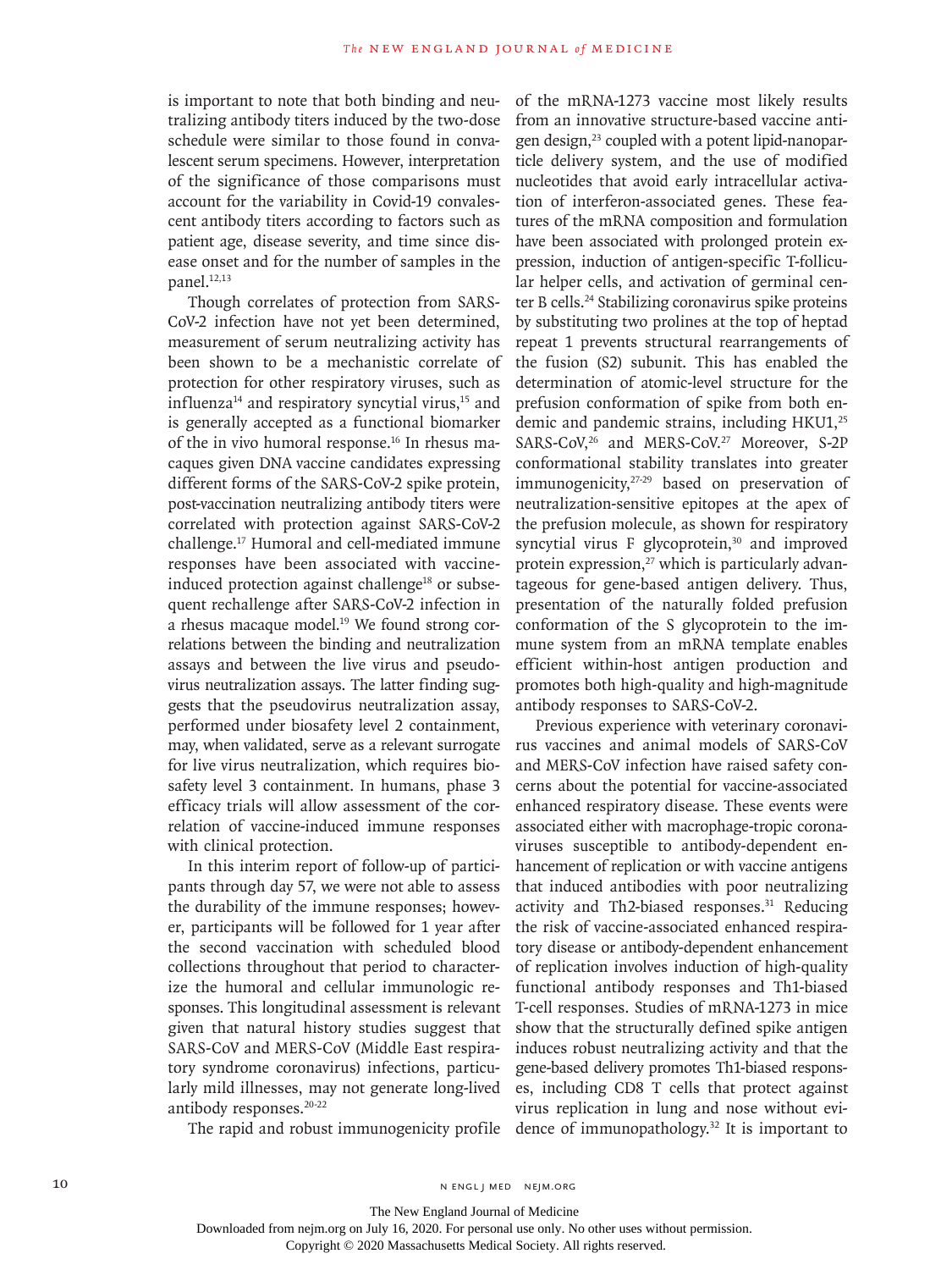note that mRNA-1273 also induces Th1-biased CD4 T-cell responses in humans. Additional testing in animals and ongoing T-cell analysis of clinical specimens will continue to define the safety profile of mRNA-1273.

These safety and immunogenicity findings support advancement of the mRNA-1273 vaccine to later-stage clinical trials. Of the three doses evaluated, the  $100 - \mu$ g dose elicits high neutralization responses and Th1-skewed CD4 T cell responses, coupled with a reactogenicity profile that is more favorable than that of the higher dose. A phase 2 trial of mRNA-1273 in 600 healthy adults, evaluating doses of 50  $\mu$ g and 100  $μ$ g, is ongoing (ClinicalTrials.gov number, NCT04405076). A large phase 3 efficacy trial, expected to evaluate a  $100$ - $\mu$ g dose, is anticipated to begin during the summer of 2020.

The content of this publication does not necessarily reflect the views or policies of the Department of Health and Human Services, nor does any mention of trade names, commercial products, or organizations imply endorsement by the U.S. Government. Moderna provided mRNA-1273 for use in this trial but did not provide any financial support. Employees of Moderna collaborated on protocol development, significantly contributed to the Investigational New Drug (IND) application, and participated in weekly protocol team calls. The National Institute of

Allergy and Infectious Diseases (NIAID) ultimately made all decisions regarding trial design and implementation.

Supported by the NIAID, National Institutes of Health (NIH), Bethesda, under award numbers UM1AI148373 (Kaiser Washington), UM1AI148576 (Emory University), UM1AI148684 (Emory University), UM1Al148684-01S1 (Vanderbilt University Medical Center), and HHSN272201500002C (Emmes); by the National Center for Advancing Translational Sciences, NIH, under award number UL1 TR002243 (Vanderbilt University Medical Center); and by the Dolly Parton COVID-19 Research Fund (Vanderbilt University Medical Center). Funding for the manufacture of mRNA-1273 phase 1 material was provided by the Coalition for Epidemic Preparedness Innovation (CEPI).

Disclosure forms provided by the authors are available with the full text of this article at NEJM.org.

A data sharing statement provided by the authors is available with the full text of this article at NEJM.org.

We thank the members of the mRNA-1273 Study Team (see the Supplementary Appendix) for their many and invaluable contributions, the members of the safety monitoring committee (Stanley Perlman, M.D., Ph.D. [chair], University of Iowa; Gregory Gray, M.D., M.P.H., Duke University; and Kawsar Talaat, M.D., Johns Hopkins Bloomberg School of Public Health) for their oversight; Huihui Mu and Michael Farzan for providing the ACE2-overexpressing 293 cells; and Dominic Esposito, Ph.D., Director of the Protein Expression Laboratory at the Frederick National Laboratory for Cancer Research, for providing the S-2P protein for the immunologic assays. We also thank the participants themselves for their altruism and their dedication to this trial. The Emory University study team thanks the Georgia Research Alliance and Children's Healthcare of Atlanta for their support. The Kaiser Washington study team thanks Howard Crabtree, R.Ph., and Sheena Mangicap, Seattle Pharmacy Relief, for their many years of support for vaccine trials.

#### **Appendix**

The authors' full names and academic degrees are as follows: Lisa A. Jackson, M.D., M.P.H., Evan J. Anderson, M.D., Nadine G. Rouphael, M.D., Paul C. Roberts, Ph.D., Mamodikoe Makhene, M.D., M.P.H., Rhea N. Coler, Ph.D., Michele P. McCullough, M.P.H., James D. Chappell, M.D., Ph.D., Mark R. Denison, M.D., Laura J. Stevens, M.S., Andrea J. Pruijssers, Ph.D., Adrian McDermott, Ph.D., Britta Flach, Ph.D., Nicole A. Doria-Rose, Ph.D., Kizzmekia S. Corbett, Ph.D., Kaitlyn M. Morabito, Ph.D., Sijy O'Dell, M.S., Stephen D. Schmidt, B.S., Phillip A. Swanson II, Ph.D., Marcelino Padilla, B.S., John R. Mascola, M.D., Kathleen M. Neuzil, M.D., Hamilton Bennett, M.Sc., Wellington Sun, M.D., Etza Peters, R.N., Mat Makowski, Ph.D., Jim Albert, M.S., Kaitlyn Cross, M.S., Wendy Buchanan, B.S.N., M.S., Rhonda Pikaart-Tautges, B.S., Julie E. Ledgerwood, D.O., Barney S. Graham, M.D., and John H. Beigel, M.D.

The authors' affiliations are as follows: Kaiser Permanente Washington Health Research Institute (L.A.J.) and the Center for Global Infectious Disease Research (CGIDR), Seattle Children's Research Institute (R.N.C.) — both in Seattle; the Department of Medicine, Center for Childhood Infections and Vaccines (CCIV) of Children's Healthcare of Atlanta and Emory University Department of Pediatrics, Atlanta (E.J.A., E.P.), and Hope Clinic, Department of Medicine, Emory University School of Medicine, Decatur (N.G.R., M.P.M.) — both in Georgia; the Division of Microbiology and Infectious Diseases (P.C.R., M. Makhene, W.B., R.P.-T., J.H.B.) and the Vaccine Research Center (A.M., B.F., N.A.D.-R., K.S.C., K.M.M., S.O., S.D.S., P.A.S., M.P., J.R.M., J.E.L., B.S.G.), National Institute of Allergy and Infectious Diseases (NIAID), National Institutes of Health (NIH), Bethesda, the University of Maryland School of Medicine, Baltimore (K.M.N.), and the Emmes Company, Rockville (M. Makowski, J.A., K.C.) — all in Maryland; the Departments of Pediatrics (J.D.C., M.R.D., L.J.S., A.J.P.) and Pathology, Microbiology, and Immunology (M.R.D.), and the Vanderbilt Institute for Infection, Immunology, and Inflammation (J.D.C., M.R.D., A.J.P.), Vanderbilt University Medical Center, Nashville; and Moderna, Cambridge, MA (H.B., W.S.).

#### **References**

**1.** Helmy YA, Fawzy M, Elaswad A, Sobieh A, Kenney SP, Shehata AA. The COVID-19 pandemic: a comprehensive review of taxonomy, genetics, epidemiology, diagnosis, treatment, and control. J Clin Med 2020;9:1225.

**2.** World Health Organization. Draft landscape of COVID-19 candidate vaccines. July 14, 2020 (https://www.who.int/ who-documents-detail/draft-landscape-of -covid-19-candidate-vaccines).

**3.** Belouzard S, Millet JK, Licitra BN, al. Lancet 2020;395:1845-54.

Whittaker GR. Mechanisms of coronavirus cell entry mediated by the viral spike protein. Viruses 2012;4:1011-33.

**4.** Callaway E. The race for coronavirus vaccines: a graphical guide. Nature 2020; 580:576-7.

**5.** Zhu F-C, Li Y-H, Guan X-H, et al. Safety, tolerability, and immunogenicity of a recombinant adenovirus type-5 vectored COVID-19 vaccine: a dose-escalation, openlabel, non-randomised, first-in-human tri**6.** Mulligan MJ, Lyke KE, Kitchin N, et al. Phase 1/2 study to describe the safety and immunogenicity of a COVID-19 RNA vaccine candidate (BNT162b1) in adults 18 to 55 years of age: interim report. July 1, 2020 (https://www.medrxiv.org/content/ 10.1101/2020.06.30.20142570v1). preprint. **7.** Smith TRF, Patel A, Ramos S, et al. Immunogenicity of a DNA vaccine candidate for COVID-19. Nat Commun 2020;11: 2601.

**8.** Wrapp D, Wang N, Corbett KS, et al.

n engl j med nejm.org 11

The New England Journal of Medicine

Downloaded from nejm.org on July 16, 2020. For personal use only. No other uses without permission.